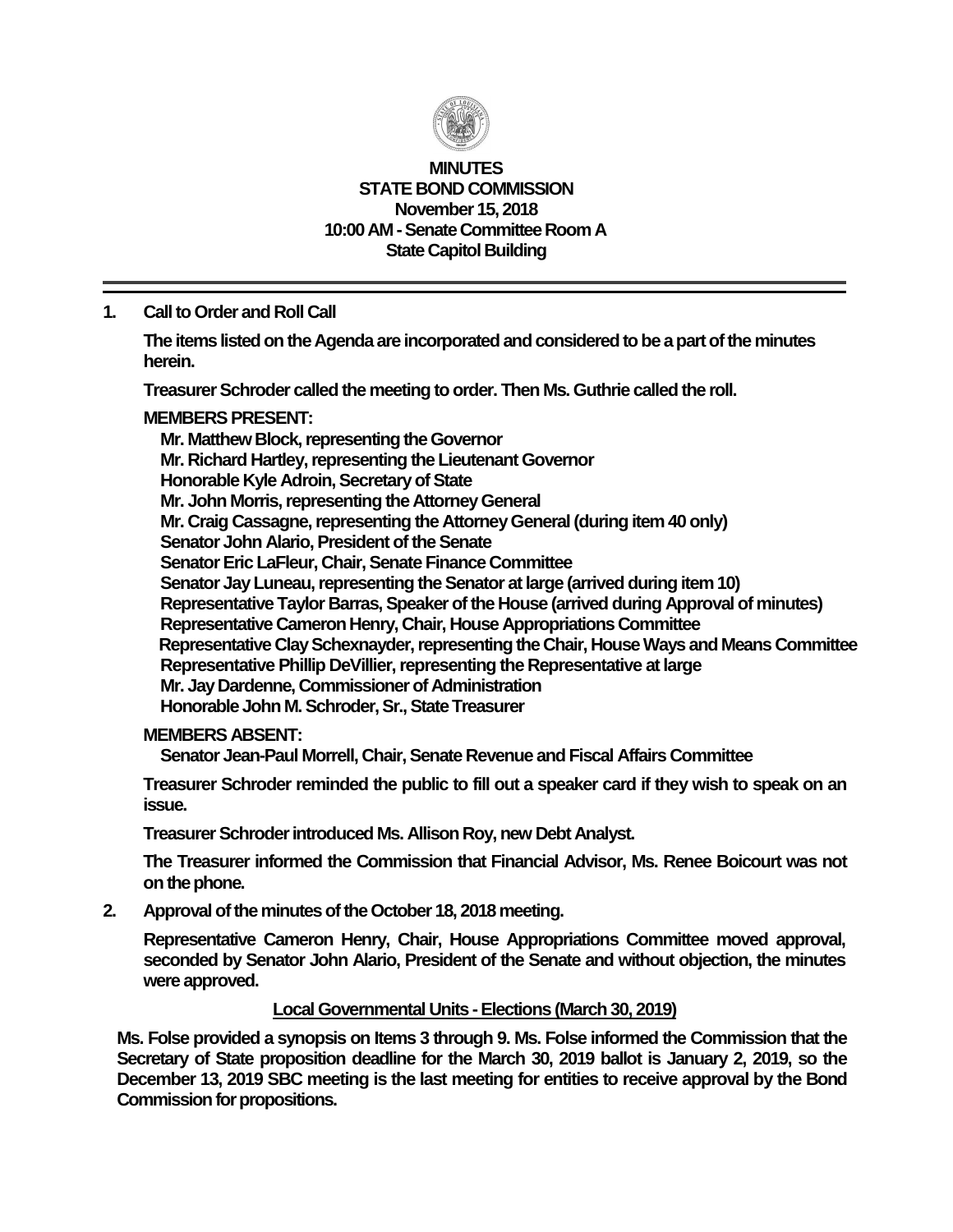### **3. L18-404 - Calcasieu Parish, Fire Protection District No. 3, Ward 4**

5.0 mills tax, 10 years, 2020-2029, acquiring, constructing, improving, maintaining or operating facilities, vehicles and equipment, including both movable and immovable property.

**Representative Taylor Barras, Speaker of the House moved approval, seconded by Senator John Alario, President of the Senate and without objection, the item was approved.**

# **4. L18-405 - Cameron Parish, Gravity Drainage District No. 7** 4.66 mills tax, 10 years, 2021-2030, constructing, operating and maintaining drainage systems.

**Representative Taylor Barras, Speaker of the House moved approval, seconded by Senator John Alario, President of the Senate and without objection, the item was approved.**

### **5. L18-407 - Cameron Parish, Gravity Drainage District No. 8** 3.0 mills tax, 10 years, 2020-2029, constructing, operating and maintaining drainage systems.

**Representative Taylor Barras, Speaker of the House moved approval, seconded by Senator John Alario, President of the Senate and without objection, the item was approved.**

## **6. L18-403 - Cameron Parish, Hackberry Recreation District** 10.33 mills tax, 10 years, 2021-2030, constructing, operating and maintaining recreation facilities.

**Representative Taylor Barras, Speaker of the House moved approval, seconded by Senator John Alario, President of the Senate and without objection, the item was approved.**

#### **7. L18-408 - Cameron Parish, Lower Cameron Hospital Service District No. 2** 6.0 mills tax, 10 years, 2020-2029, constructing, operating and maintaining health care facilities.

**Representative Taylor Barras, Speaker of the House moved approval, seconded by Senator John Alario, President of the Senate and without objection, the item was approved.**

## **8. L18-406 - Cameron Parish, Public Library District**

6.0 mills tax, 10 years, 2020-2029, acquiring, constructing, improving, maintaining, and/or operating and supporting the public library.

**Representative Taylor Barras, Speaker of the House moved approval, seconded by Senator John Alario, President of the Senate and without objection, the item was approved.**

## **9. L18-394 -Washington Parish, Fire Protection District No. 3**

17.0 mills tax, 10 years, 2020-2029, **(1)** acquiring, constructing, improving, maintaining and/or operating fire protection facilities and equipment and **(2)** paying cost of obtaining water for fire protection purposes.

**Representative Taylor Barras, Speaker of the House moved approval, seconded by Senator John Alario, President of the Senate and without objection, the item was approved.**

## **Local Political Subdivisions -Loans**

#### **10. L18-393 - Acadia Parish, Crowley Service Area Fire Protection District No. 11**

Not exceeding \$100,000 Certificates of Indebtedness, Series 2018, not exceeding 3.75%, mature no later than April 1, 2023, acquiring and constructing fire protection facilities and equipment.

**Ms. Folse provided a synopsis. Representative Taylor Barras, Speaker of the House moved approval, seconded by Senator John Alario, President of the Senate and without objection, the item was approved.**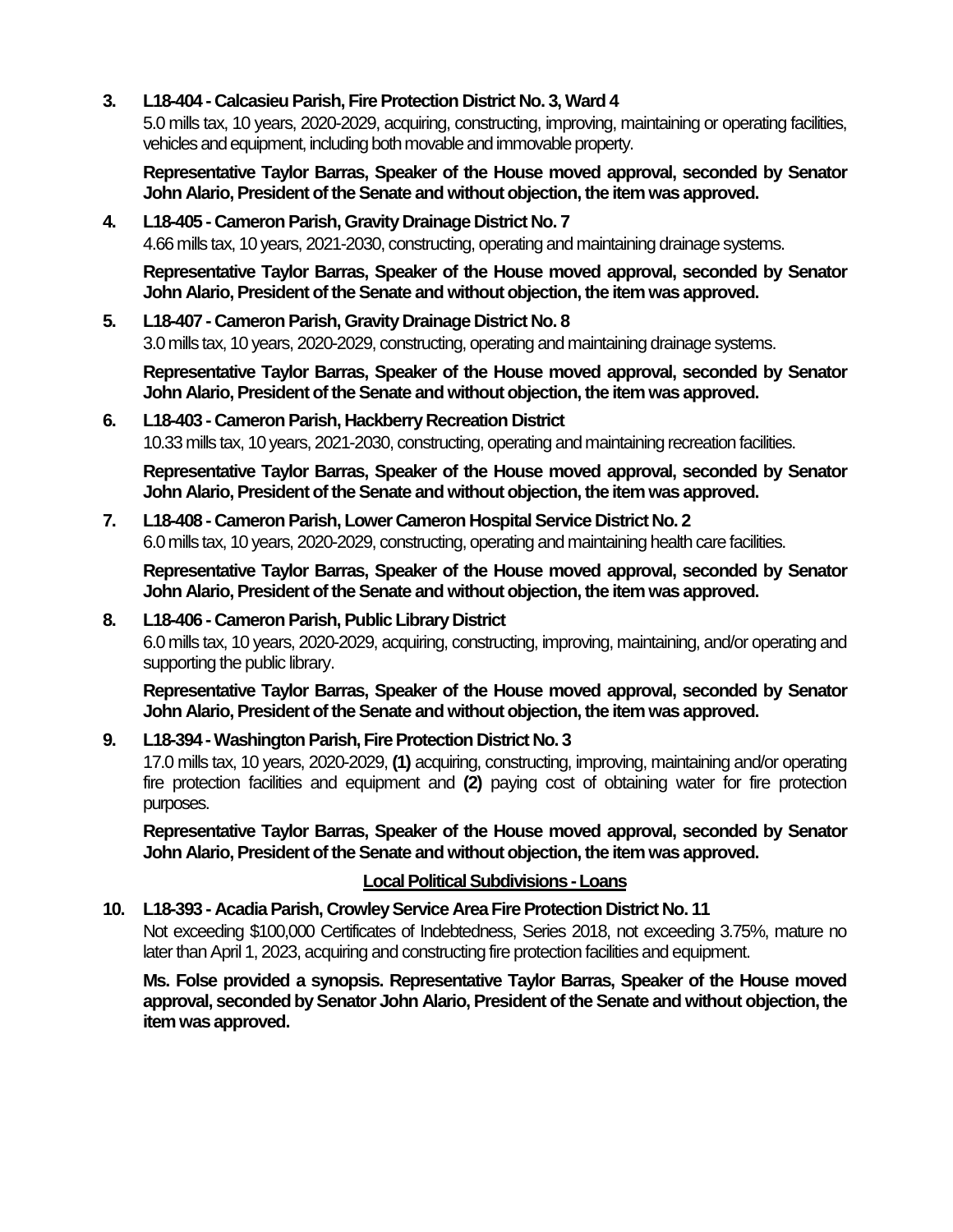#### **11. L18-388 - Union Parish School Board**

Not exceeding \$2,000,000 Certificates of Indebtedness, in one or more series, not exceeding 4%, not exceeding 13 months, current expenses.

**Ms. Folse provided a synopsis. Representative Taylor Barras, Speaker of the House moved approval, seconded by Senator John Alario, President of the Senate and without objection, the item was approved.**

#### **12. L18-402 -Washington Parish Law Enforcement District**

Not exceeding \$400,000 Certificates of Indebtedness, Series 2018, not exceeding 4%, mature no later than June 30, 2019, current expenses.

**Ms. Folse provided a synopsis. Representative Taylor Barras, Speaker of the House moved approval, seconded by Senator John Alario, President of the Senate and without objection, the item was approved.**

#### **Local Political Subdivisions - Bonds -Final Approval**

#### **13. L18-390 - Allen Parish, Hospital Service District No. 3**

Not exceeding \$5,000,000 Hospital Revenue Bonds, in one or more series, taxable or tax-exempt, not exceeding 6%, not exceeding 20 years, **(1)** acquiring, construction and installing improvements, extensions and additions to the hospital system, **(2)** refinancing all or a portion of Hospital Improvement Bonds, Series 2007 and Certificates of Indebtedness, Series 2012, **(3)** restructuring outstanding accounts payable as part of a comprehensive management plan, **(4)** funding a reserve fund, if necessary and **(5)**funding capitalized interest, if necessary.

**Ms. Folse provided a synopsis. Representative Phillip DeVillier, representing the Representative at large requested to be recused from this item and Treasurer Schroder advised Senator Eric LaFleur, Chair, Senate Finance Committee requested to be recused from this item. Representative Taylor Barras, Speaker of the House moved approval, seconded by Senator John Alario, President of the Senate and without objection, the item was approved.**

#### **14. L16-436A - Allen Parish, Town of Oberlin**

**(1)**Not exceeding \$3,804,000 Water Revenue Bonds, not exceeding 2.25%, not exceeding 40 years, acquire and construct improvements and replacements to the waterworks system, including appurtenant facilities, equipment and fixtures; **(2)** Not exceeding \$3,804,000 Bond Anticipation Notes, not exceeding 4.5%, not exceeding 1 year, interim financing.

**Ms. Folse provided a synopsis. Representative Taylor Barras, Speaker of the House moved approval, seconded by Senator John Alario, President of the Senate and without objection, the item was approved.**

#### **15. L18-409 - Beauregard Parish, Waterworks District No. 2 (LDH Program)**

Not exceeding \$2,000,000 Taxable Water Revenue Bonds, Series 2019, not exceeding 3%, not exceeding 22 years, establish, acquire, construct, improve, extend and maintain additions to the existing waterworks system, including treatment facilities, with all necessary equipment and installations.

**Ms. Folse provided a synopsis. Representative Taylor Barras, Speaker of the House moved approval, seconded by Senator John Alario, President of the Senate and without objection, the item was approved.**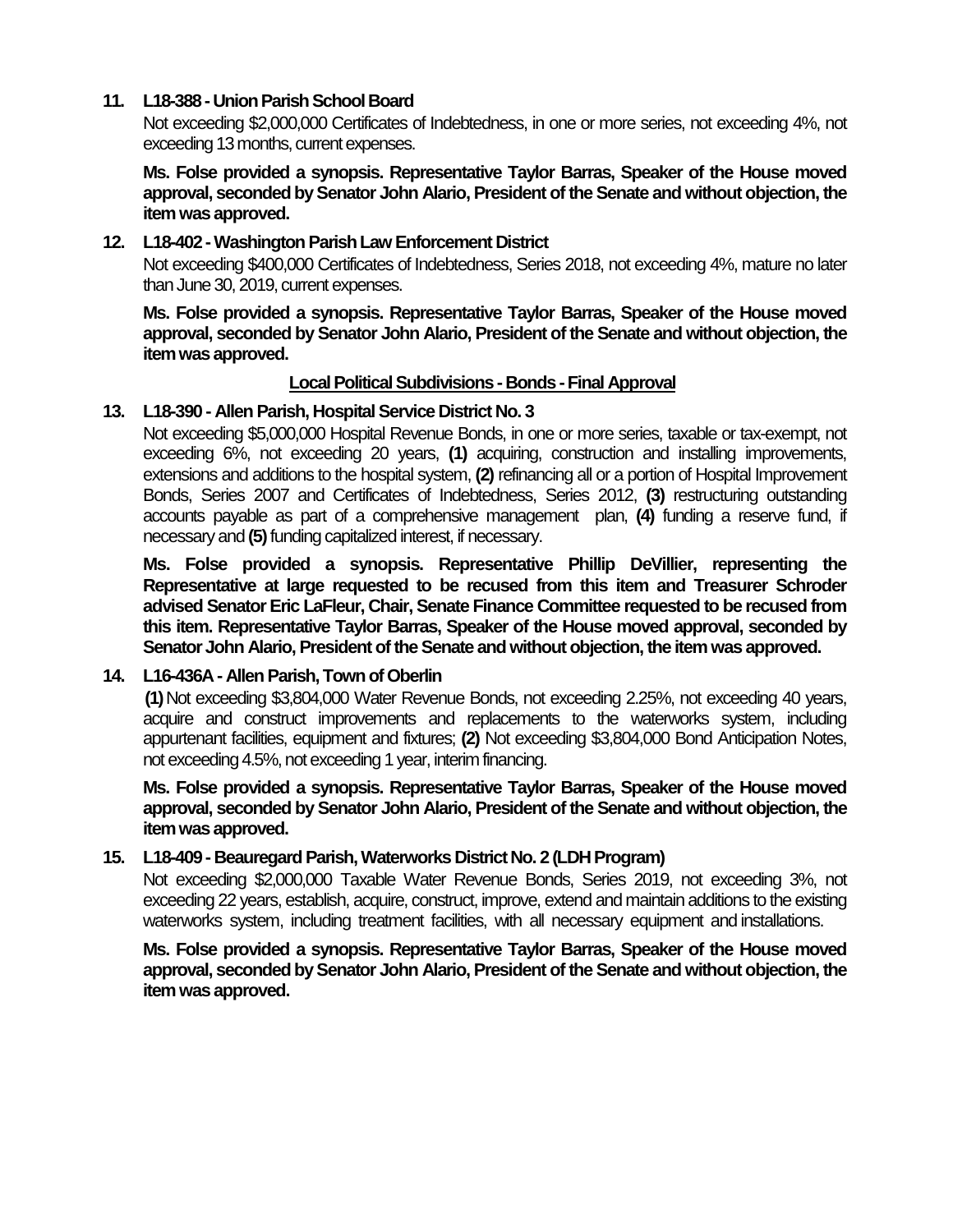#### **16. L18-392 - Claiborne Parish, Village of Athens (DEQ Project)**

Not exceeding \$480,000 Taxable Excess Revenue Bonds, Series 2018, non-interest bearing, not exceeding 10 years, acquiring, constructing and installing improvements, extensions and additions to the wastewater collection, treatment and disposal system.

**Ms. Folse provided a synopsis. Representative Taylor Barras, Speaker of the House moved approval, seconded by Senator John Alario, President of the Senate and without objection, the item was approved.**

#### **17. L18-397 -East Feliciana Parish, Waterworks District No. 7**

**(1)**Not exceeding \$1,384,000 Water Revenue Bonds, not exceeding 2.125%, not exceeding 40 years, acquiring and constructing improvements and extensions to the waterworks system, including appurtenant equipment and fixtures; **(2)** Not exceeding \$1,384,000 Bond Anticipation Notes, not exceeding 4.5%, not exceeding 2 years, interim financing.

**Ms. Folse provided a synopsis. Representative Taylor Barras, Speaker of the House moved for conditional approval contingent upon verification of the certified resolutions adopted by the Board of Commissioners and Police Jury authorizing the incurrence of the debt, which were adopted on October 25, 2018 and November 5, 2018, respectively. The motion was seconded by Senator John Alario, President of the Senate, and without objection, the item was conditionally approved.**

#### **18. L18-391 -Lincoln Parish Police Jury**

**(1)** Not exceeding \$2,677,000 Sales Tax Bonds, not exceeding 3.875%, not exceeding 40 years, improving the Lincoln Parish Detention Center; **(2)** Not exceeding \$2,677,000 Bond Anticipation Notes, not exceeding 4.0%, not exceeding 2 years, interim financing.

**Ms. Folse provided a synopsis. Representative Taylor Barras, Speaker of the House moved approval, seconded by Senator John Alario, President of the Senate and without objection, the item was approved.**

#### **19. L18-396 - Red River Parish, Town of Coushatta**

**(1)**Not exceeding \$4,174,000 Water Revenue Bonds, not exceeding 3.125%, not exceeding 40 years, constructing and acquiring improvements and replacements to the waterworks system, including appurtenant equipment, fixtures and accessories; **(2)** Not exceeding \$4,174,000 Bond Anticipation Notes, not exceeding 4.5%, not exceeding 18 months, interim financing.

**Ms. Folse provided a synopsis. Representative Taylor Barras, Speaker of the House moved approval, seconded by Senator John Alario, President of the Senate and without objection, the item was approved.**

#### **20. L18-415 -St. Tammany Parish, Fire Protection District No. 13**

Not exceeding \$1,500,000 Revenue Bonds, in one or more series, not exceeding 5%, mature no later than December 1, 2029, **(1)** acquisition, construction, improvement, maintenance and/or operation of fire protection facilities and equipment, including vehicles and **(2)**funding a reserve fund, if necessary.

**Ms. Folse provided a synopsis. Representative Taylor Barras, Speaker of the House moved approval, seconded by Senator John Alario, President of the Senate and without objection, the item was approved.**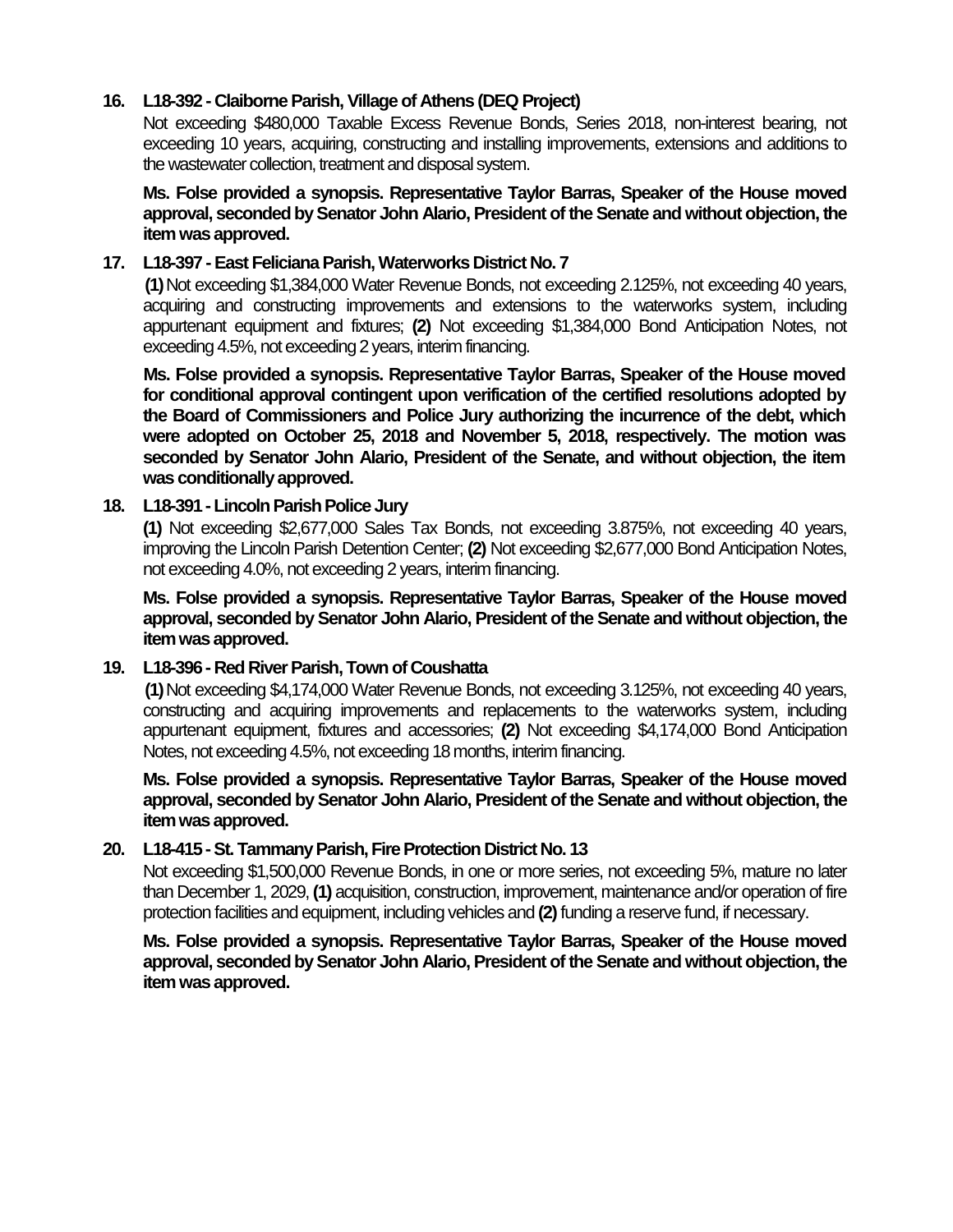### **21. L18-414 -St. Tammany Parish, Town of Pearl River (DEQ Project)**

Not exceeding \$1,000,000 Taxable Sales Tax Bonds, not exceeding 0.95%, not exceeding 22 years, acquisition, construction and installation of improvements and extensions to the sewerage portion of the combined water and sewerage system.

**Ms. Folse provided a synopsis. Representative Taylor Barras, Speaker of the House moved approval, seconded by Senator John Alario, President of the Senate and without objection, the item was approved.**

### **22. L18-411 -St. Tammany Parish Council**

Not exceeding \$38,500,000 Utilities Revenue Refunding Bonds, in one or more series, not exceeding 7%, mature no later than August 1, 2044, **(1)** refunding all or portion of Utilities Revenue Bonds Series 2010B and **(2)**funding a reserve fund, if required.

**Ms. Folse provided a synopsis on Items 22 through 24. Representative Taylor Barras, Speaker of the House moved approval, seconded by Senator John Alario, President of the Senate and without objection, the item was approved.**

### **23. L18-412 -St. Tammany Parish Council**

Not exceeding \$4,000,000 Limited Tax Revenue Refunding Bonds, in one or more series, not exceeding 6%, mature no later than March 1, 2025, refunding all or portion of Limited Tax Revenue Bonds, Series 2009.

**Representative Taylor Barras, Speaker of the House moved approval, seconded by Senator John Alario, President of the Senate and without objection, the item was approved.**

### **24. L18-413 -St. Tammany Parish Council**

Not exceeding \$2,700,000 Limited Tax Refunding Bonds, in one or more series, not exceeding 6%, mature no later than March 1, 2025, refunding all or a portion of Limited Tax Revenue Bonds Series 2008.

**Representative Taylor Barras, Speaker of the House moved approval, seconded by Senator John Alario, President of the Senate and without objection, the item was approved.**

#### **25. L18-410 -Winn Parish, Village of Calvin (DEQ Project)**

Not exceeding \$760,000 Taxable Excess Revenue Bonds, Series 2018, non-interest bearing, not exceeding 10 years, acquiring, constructing and installing improvements, extensions and additions to the wastewater collection, treatment and disposal system.

**Ms. Folse provided a synopsis. Representative Taylor Barras, Speaker of the House moved approval, seconded by Senator John Alario, President of the Senate and without objection, the item was approved.**

#### **State Agencies, Boards and Commissions**

#### **26. S18-011 -Louisiana Housing Corporation (Peace Lake Towers Apartments)**

Not exceeding \$13,500,000 Multifamily Housing Revenue Bonds (Volume Cap), in one or more series, not exceeding 8%, not exceeding 40 years, acquisition, rehabilitation and equipping of a 131 unit multifamily housing facility in New Orleans.

**Ms. Folse provided a synopsis. Additional information was provided by Louis Russell, Multi-Family Housing Development Administrator, Louisiana Housing Cooperation and Laura Anderson, General Counsel, Millennia Housing Companies. After a brief discussion, Representative Taylor Barras, Speaker of the House moved approval, seconded by Senator John Alario, President of the Senate and without objection, the item was approved.**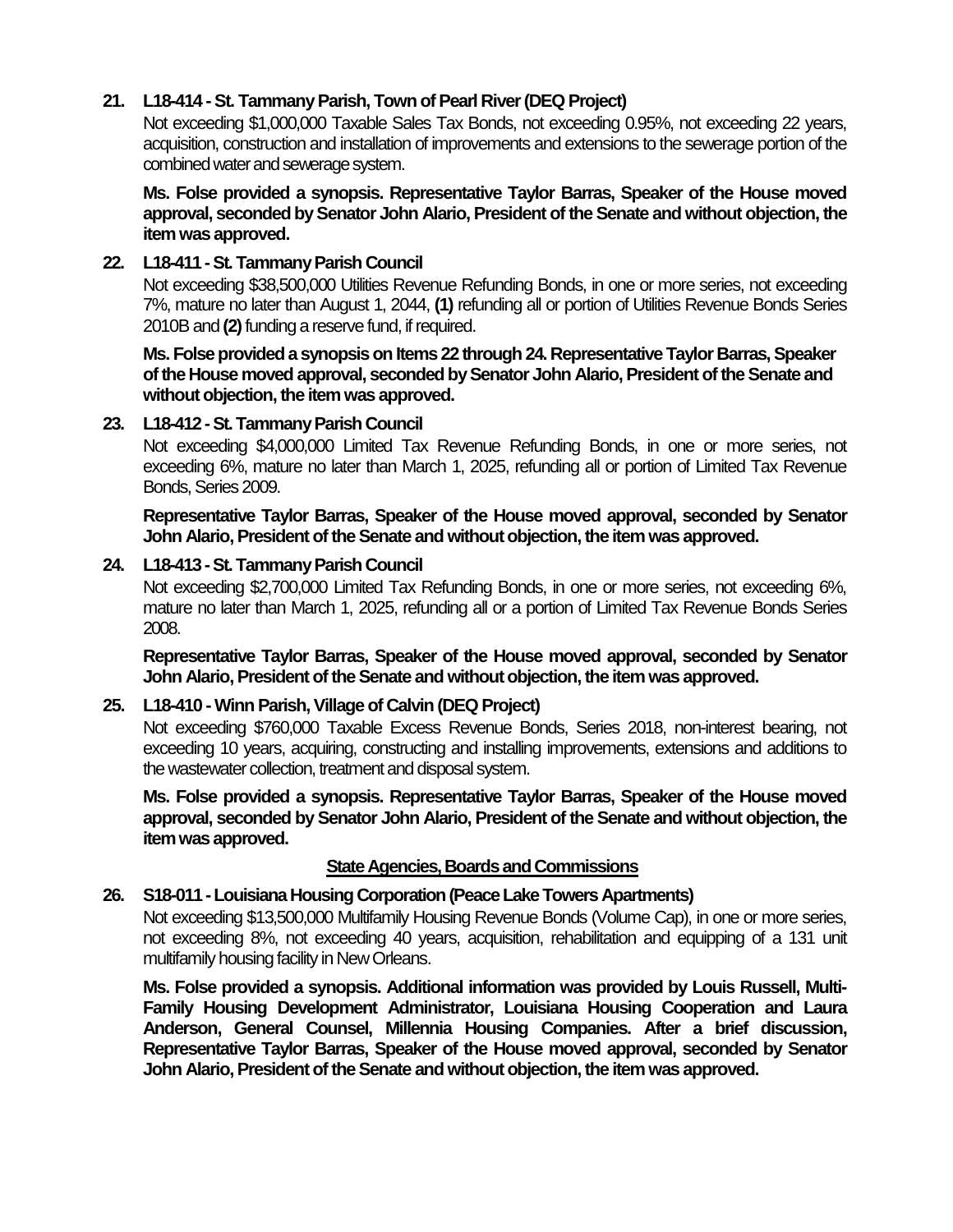## **27. S18-026 -Louisiana Housing Corporation (Hammond Eastside Project)**

Not exceeding \$3,000,000 Multifamily Housing Revenue Bonds (Volume Cap), in one or more series, not exceeding 12%, not exceeding 40 years, acquisition, construction, rehabilitation and equipping of a 28-unit multifamily housing facility in Hammond.

**Ms. Folse provided a synopsis. Representative Taylor Barras, Speaker of the House moved approval, seconded by Senator John Alario, President of the Senate and without objection, the item was approved.**

## **Political Subdivisions - Bonds**

## **28. S18-032 - Louisiana Community Development Authority (City of Bossier City Public Improvement Projects)**

Not exceeding \$60,000,000 Revenue Bonds, Series 2018, in one or more series, not exceeding 6%, not exceeding 30 years, **(1)** additions, acquisitions, repairs and/or expansions needed to maintain works of public improvement, **(2)**funding a reserve fund and **(3)** paying the premiums for a bond insurance policy and for a debt service reserve fund surety bond, if necessary.

**Ms. Folse provided a synopsis. Representative Taylor Barras, Speaker of the House moved approval, seconded by Senator John Alario, President of the Senate and without objection, the item was approved.**

**29. S18-033 - Louisiana Community Development Authority (Livingston Parish GOMESA Project)** Not exceeding \$9,000,000 Revenue Bonds, not exceeding 7%, not exceeding 20 years, funding qualified GOMESA Projects within the Parish.

**Ms. Folse provided a synopsis on Items 29 and 30. Representative Taylor Barras, Speaker of the House moved approval, seconded by Senator John Alario, President of the Senate and without objection, the item was approved.**

**30. S18-034 - Louisiana Community Development Authority (Tangipahoa Parish GOMESA Project)**

Not exceeding \$9,000,000 Revenue Bonds, not exceeding 7%, not exceeding 20 years, funding qualified GOMESA Projects within the Parish.

**Representative Taylor Barras, Speaker of the House moved approval, seconded by Senator John Alario, President of the Senate and without objection, the item was approved.**

**31. S18-035 - Louisiana Community Development Authority (Capital Region Planning Commission Project)**

Not exceeding \$300,000 Revenue Bonds, not exceeding 5.35%, not exceeding 20 years, acquisition and renovations of a building located in Baton Rouge to develop a Capital Region Resiliency Center.

**Ms. Folse provided a synopsis. Representative Taylor Barras, Speaker of the House moved approval, seconded by Senator John Alario, President of the Senate and without objection, the item was approved.**

#### **Ratifications and or Amendments to Prior Approvals**

**Ms. Folse provided a synopsis on Items 32 through 39.**

**32. L05-336F - Industrial Development Board of the Parish of Ascension, Louisiana, Inc. (IMTT - Geismar Project)**

Amendment of prior approvals granted on July 22, 2005, December 15, 2005, May 18, 2006, August 17, 2006, August 20, 2009, and December 18, 2014, to approve cost of issuance associated with an interest rate conversion.

**Representative Taylor Barras, Speaker of the House moved approval, seconded by Senator John Alario, President of the Senate and without objection, the item was approved.**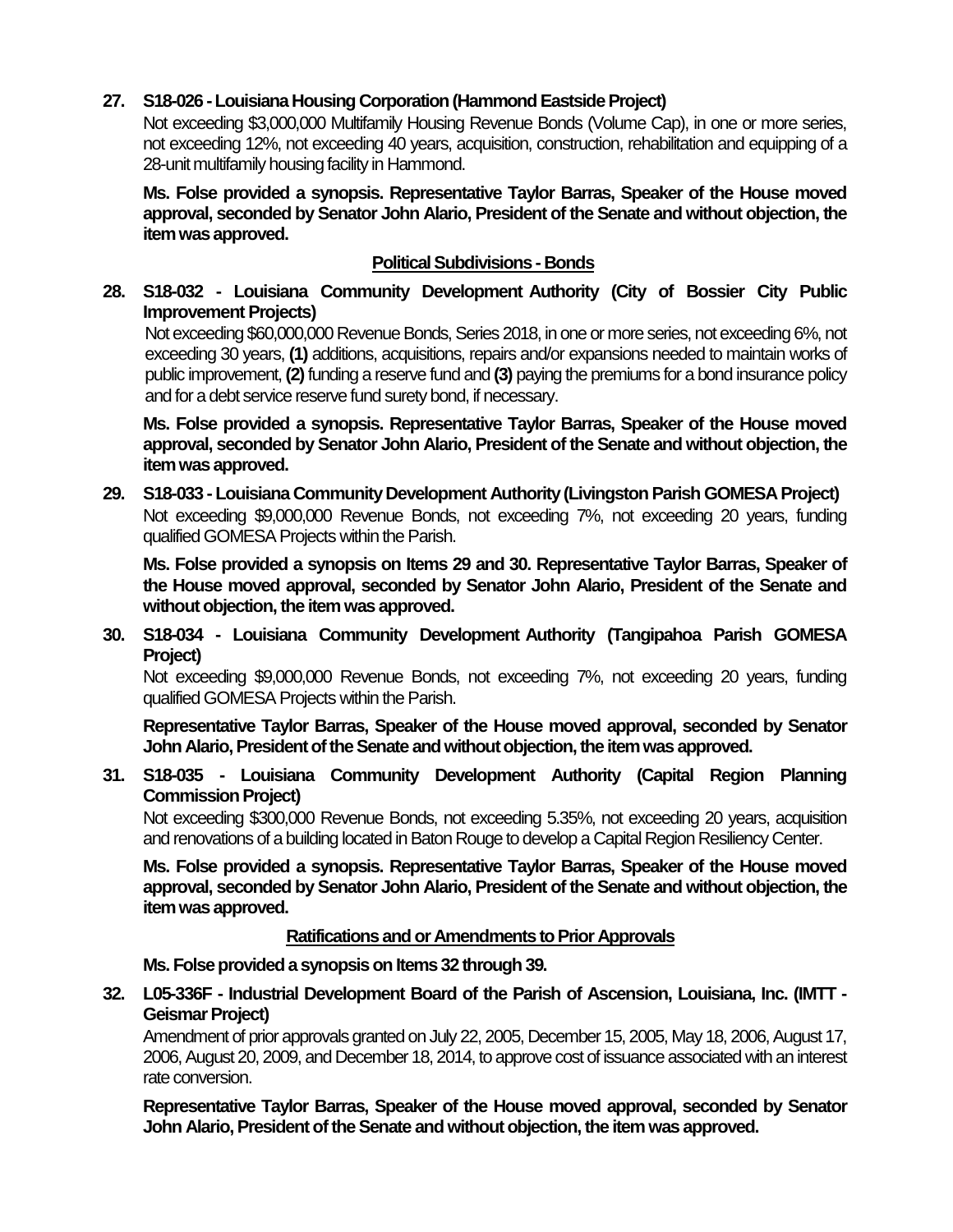**33. S06-036D - Louisiana Public Facilities Authority (International-Matex Tank Terminals Project)** Amendment of prior approvals granted on June 15, 2006, August 17, 2006, August 20, 2009, and December 18, 2014, to approve cost of issuance associated with an interest rate conversion.

**Representative Taylor Barras, Speaker of the House moved approval, seconded by Senator John Alario, President of the Senate and without objection, the item was approved.**

**34. S10-031F - Louisiana Public Facilities Authority (International-Matex Tank Terminals Project)** Amendment of prior approvals granted on June 17, 2010, August 19, 2010, October 21, 2010, December 18, 2014, and December 17, 2015, to approve cost of issuance associated with an interest rate conversion.

**Representative Taylor Barras, Speaker of the House moved approval, seconded by Senator John Alario, President of the Senate and without objection, the item was approved.**

**35. S10-073D - Louisiana Public Facilities Authority (International-Matex Tank Terminals Project)** Amendment of prior approvals granted on December 6, 2010, December 18, 2014, and December 17, 2015, to approve cost of issuance associated with an interest rate conversion.

**Representative Taylor Barras, Speaker of the House moved approval, seconded by Senator John Alario, President of the Senate and without objection, the item was approved.**

**36. S15-031D - Louisiana Public Facilities Authority (Louisiana Children's Medical Center Project)** Amendment of prior approvals granted on May 21, 2015, July 16, 2015, August 18, 2016, and December 15, 2016, to approve cost of issuance associated with an interest rate conversion and remarketing the bonds.

**Representative Taylor Barras, Speaker of the House moved approval, seconded by Senator John Alario, President of the Senate and without objection, the item was approved.**

**37. S17-037B - Louisiana Community Development Authority (Terrebonne Port Commission Project)**

Amendment of prior approvals granted on September 21, 2017 and June 21, 2018, to reflect a change in cost of issuance and professionals.

**Representative Taylor Barras, Speaker of the House moved approval, seconded by Senator John Alario, President of the Senate and without objection, the item was approved.**

### **38. S17-054B - Louisiana Public Facilities Authority (CHRISTUS Health Project)** Amendment of prior approvals granted December 14, 2017 and October 18, 2018, to reflect change in cost of issuance and professionals.

**Representative Taylor Barras, Speaker of the House moved approval, seconded by Senator John Alario, President of the Senate and without objection, the item was approved.**

## **39. S18-024A - Louisiana Public Facilities Authority (CHRISTUS Health Project)** Amendment of a prior approval granted on September 20, 2018, to reflect change in cost of issuance and professionals.

**Representative Taylor Barras, Speaker of the House moved approval, seconded by Senator John Alario, President of the Senate and without objection, the item was approved.**